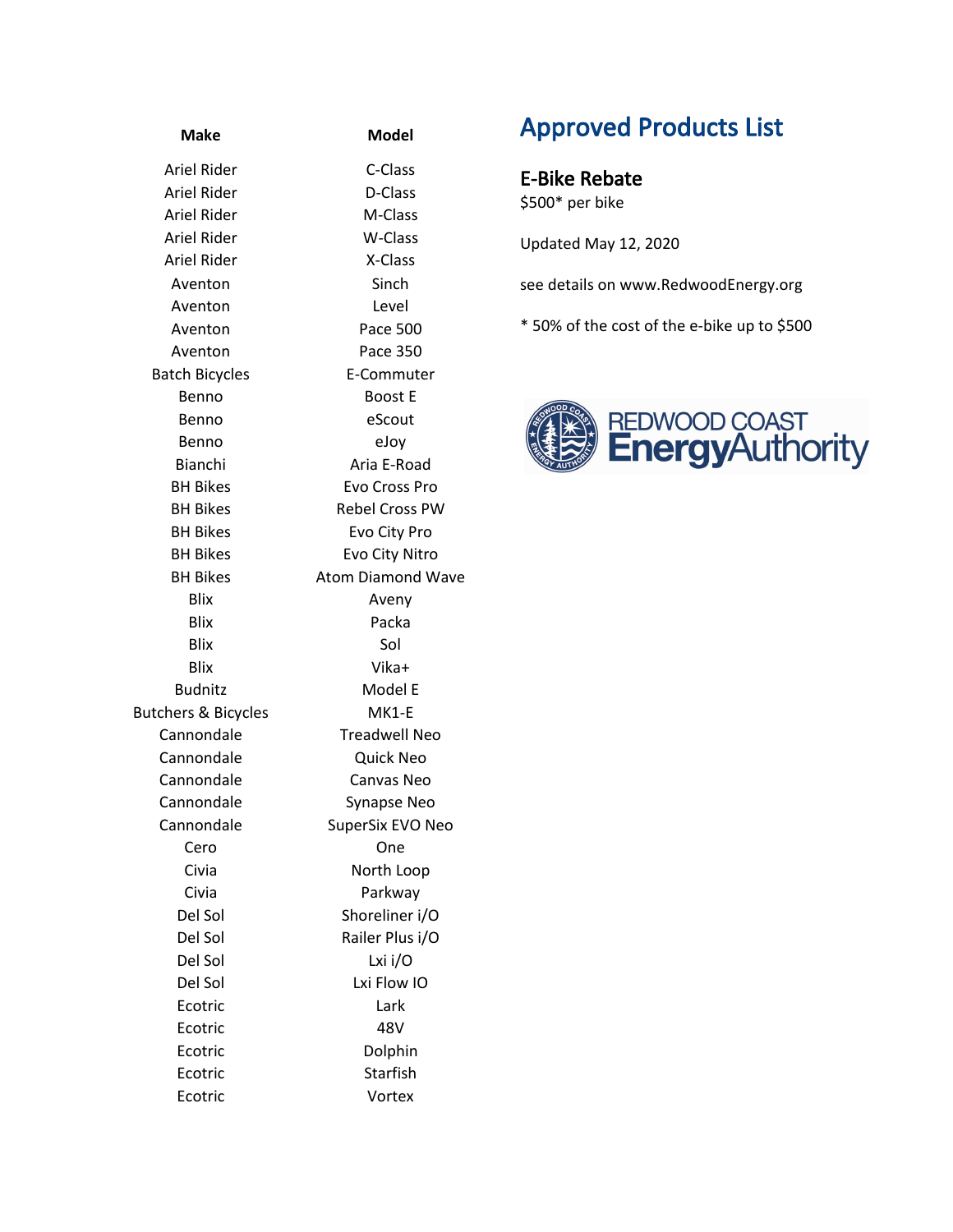| Ecotric                      | Swallow                |
|------------------------------|------------------------|
| Electra                      | Townie Go! 7D          |
| Electra                      | Townie Loft Go! 8i     |
| Electra                      | Townie Commute Go! 8i  |
| Electra                      | Vale Go! 9D EQ         |
| Electra                      | Café Moto Go!          |
| Electra                      | Townie Path Go! 10D EQ |
| <b>Electric Bike Company</b> | Model C                |
| <b>Electric Bike Company</b> | Model S                |
| <b>Electric Bike Company</b> | Model X                |
| <b>Electric Bike Company</b> | Model Y                |
| <b>Electric Bike Company</b> | Model M                |
| <b>Electric Bike Company</b> | Model R                |
| Evelo                        | Aurora Hub-Drive       |
| Evelo                        | <b>Aries Hub-Drive</b> |
| Evelo                        | Galaxy                 |
| Evelo                        | Aurora Limited         |
| Evelo                        | Delta X                |
| Evelo                        | <b>Aries Mid-Drive</b> |
| Evelo                        | <b>Quest Max</b>       |
| Evelo                        | Quest One              |
| Evelo                        | Compass                |
| Evo                          | Kallio                 |
| Evo                          | Fitzroy                |
| Evo                          | <b>Bushwick</b>        |
| Evo                          | Atwater                |
| Felt                         | Sport-E                |
| Felt                         | Verza-E                |
| Fuji                         | E-Traverse             |
| Fuji                         | Conductor              |
| Fuji                         | E-Crosstown            |
| Furo                         | Etura                  |
| Furo                         | Furo X                 |
| Gazelle                      | EasyFlow               |
| Gazelle                      | Arroyo                 |
| Gazelle                      | Cityzen                |
| Gazelle                      | <b>NL</b>              |
| Gazelle                      | Medeo                  |
| Gazelle                      | Ultimate               |
| Genze                        | 100 series             |
| Genze                        | 200 series             |
| Giant                        | Lafree E+              |
| Giant                        | Explore E+             |
| Giant                        | Quick E+               |
|                              |                        |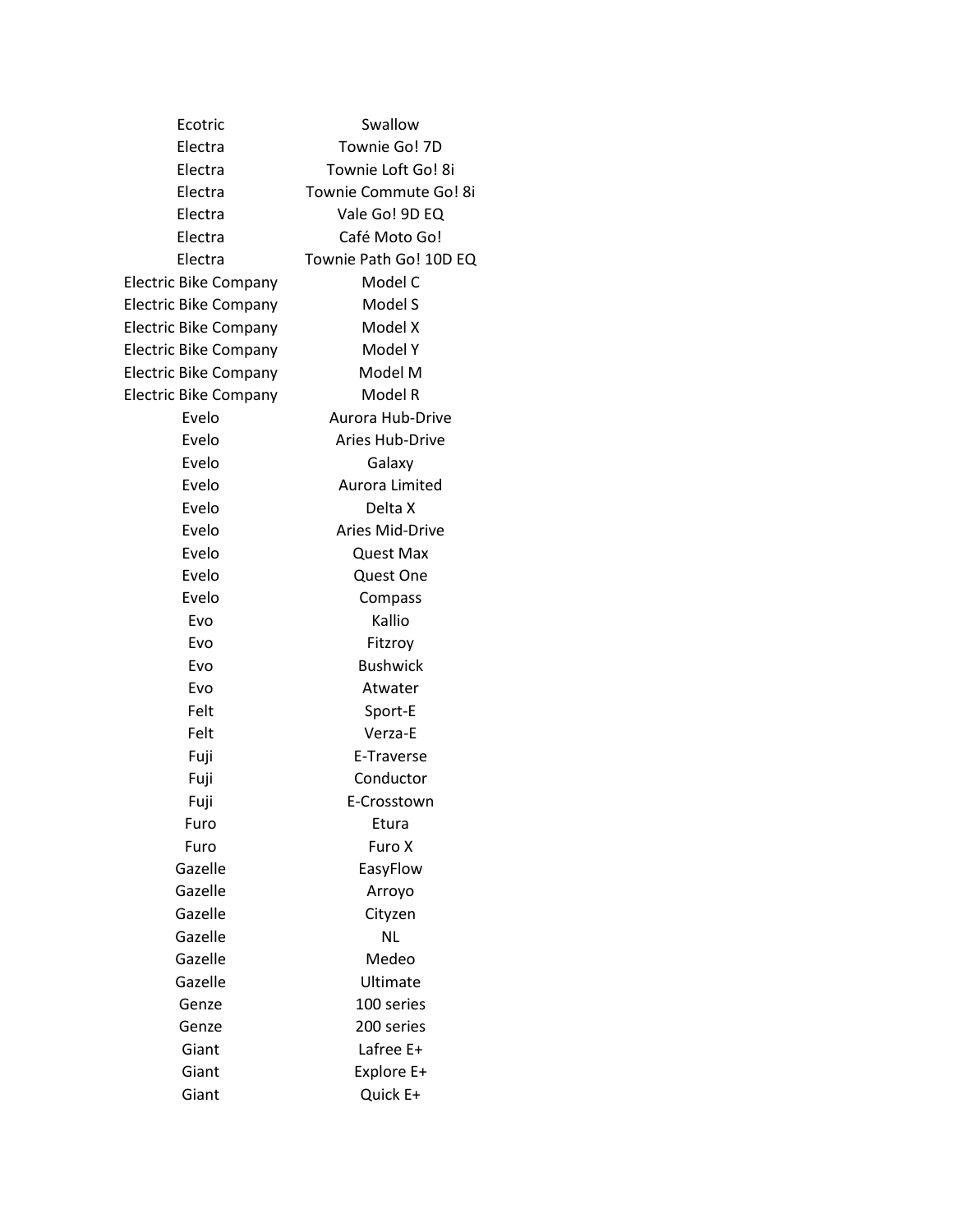| Giant               | Fastroad E+                     |
|---------------------|---------------------------------|
| Giant               | Road E+                         |
| GoCycle             | GS                              |
| GoCycle             | G3C                             |
| GoCycle             | GX                              |
| Haro MTB            | Double Peak i/O                 |
| IZIP                | E3 Moda                         |
| IZIP                | E3 Dash                         |
| IZIP                | E3 Brio                         |
| IZIP                | E3 Loma                         |
| IZIP                | E3 Path                         |
| <b>IZIP</b>         | E3 Zuma                         |
| <b>IZIP</b>         | E3 Simi                         |
| IZIP                | E3 Vibe                         |
| Jetson              | Metro                           |
| Juiced              | CrossCurrent                    |
| Juiced              | Scorpion                        |
| Juiced              | RipCurrent                      |
| JupiterBike         | Discovery                       |
| JupiterBike         | Defiant                         |
| <b>KHS Bicycles</b> | Extended                        |
| <b>KHS Bicycles</b> | Envoy                           |
| <b>KHS Bicycles</b> | Easy                            |
| Kona                | Splice-E                        |
| Kona                | Dew-E                           |
| Kona                | <b>Electric Ute</b>             |
| Lectric Bikes       | Lectric XP                      |
| Liv                 | Thrive E+                       |
| Look                | E-765                           |
| Magnum              | Ranger                          |
| Magnum              | Navigator                       |
| Magnum              | Lowrider Cruiser                |
| Magnum              | Cruiser                         |
| Magnum              | Metro                           |
| Magnum              | Premium                         |
| Magnum              | Ui6                             |
| Magnum              | Classic                         |
| Magnum              | Ui5                             |
| <b>Marin Bikes</b>  | DS-E                            |
| Montague            | E-Boston                        |
| Montague            | E-Crosstown                     |
| Nakto               | City Electric Bicycle           |
| Nakto               | <b>Folding Electric Bicycle</b> |
| Ohm                 | Quest                           |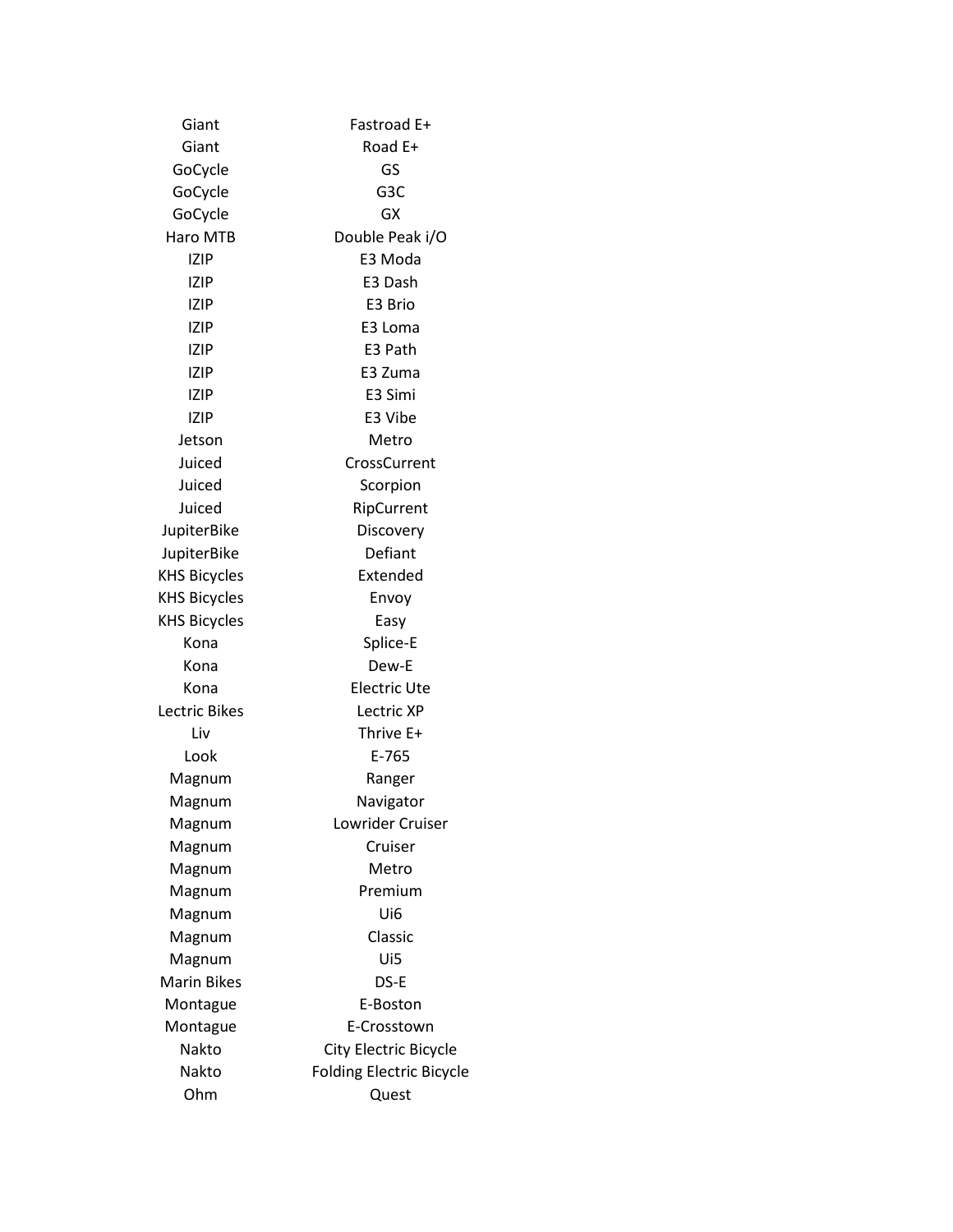Ohm Discover Ohm Cruise Orbea Gain Orbea Optima Pedego Comfort Cruiser Pedego Interceptor Pedego Boomerang Pedego City Commuter Pedego Stretch Pedego Latch Pedego Trike Pedego Conveyor Pedego Tandem Pedego Ford Super Cruiser Priority Bicycles Priority Embark E-bike Propella Single Speed/7-Speed Pure Bicycles **Capacita** Pure Bicycles **Volta** Qualisports Nemo Qualisports Volador Qualisports Dolphin Qualisports Beluga Rad Power Bikes RadRunner Rad Power Bikes RadRover Rad Power Bikes RadWagon Rad Power Bikes RadMini Rad Power Bikes RadCity Ride1Up Roadster Ride1Up 500 Series Ride1Up 700 Series Riese & Muller Superdelite Riese & Muller Multicharger Riese & Muller **Load** Riese & Muller Packster Riese & Muller Homage Riese & Muller Culture Riese & Muller Nevo Riese & Muller Roadster Riese & Muller Cruiser Riese & Muller Tinker R&E Bicycles U-District Rodriguez ePhinney Ridge Rodriguez Disruptor SMLRO C6 Brothers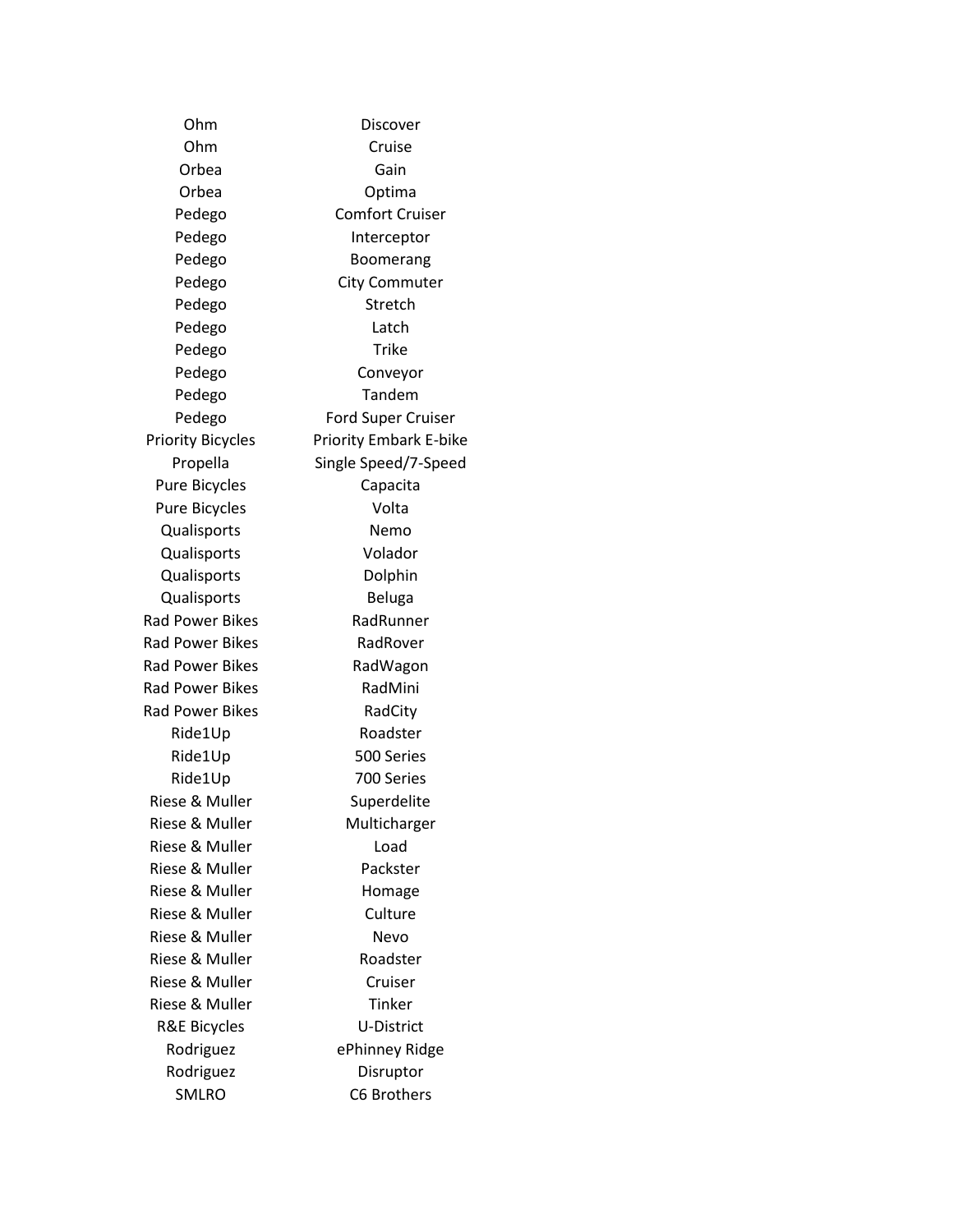| Specialized             | Turbo Como        |  |
|-------------------------|-------------------|--|
| Specialized             | Turbo Vado        |  |
| Specialized             | <b>Turbo Creo</b> |  |
| Scott                   | Axis              |  |
| Scott                   | Silence           |  |
| Scott                   | <b>Sub Active</b> |  |
| Schwinn                 | Monroe            |  |
| Schwinn                 | Constance         |  |
| Super 73                | R                 |  |
| Super 73                | RX                |  |
| Super 73                | S2                |  |
| Super 73                | Original 2018     |  |
| Super 73                | SI                |  |
| Super 73                | ΖI                |  |
| Super 73                | Z                 |  |
| Surface604              | Rook              |  |
| Surly                   | <b>Big Easy</b>   |  |
| Swagtron                | EB12              |  |
| Swagtron                | EB7               |  |
| Swagtron                | EB1               |  |
| Swagtron                | EB5               |  |
| Tern                    | Vektron           |  |
| Tern                    | GSD               |  |
| Trek                    | Domane+           |  |
| Trek                    | Verve+2           |  |
| <b>Trek</b>             | Verve+3           |  |
| <b>Trek</b>             | Super Commuter+ 7 |  |
| Trek                    | Allant+8          |  |
| Tuesday                 | August Live!      |  |
| <b>Urban Arrow</b>      | Family            |  |
| <b>Urban Arrow</b>      | Shorty            |  |
| <b>Urban Arrow</b>      | Cargo             |  |
| Van Dessel Cycles       | Passepartout      |  |
| Vintage Electric        | Shelby            |  |
| Vintage Electric        | <b>Tracker</b>    |  |
| Vintage Electric        | Scrambler         |  |
| Vintage Electric        | Roadster          |  |
| <b>Vintage Electric</b> | Café              |  |
| Vintage Electric        | Rally             |  |
| VoltBike                | Trio              |  |
| VoltBike                | Urban             |  |
| VoltBike                | Bravo             |  |
| VoltBike                | Yukon             |  |
| VoltBike                | Mariner           |  |